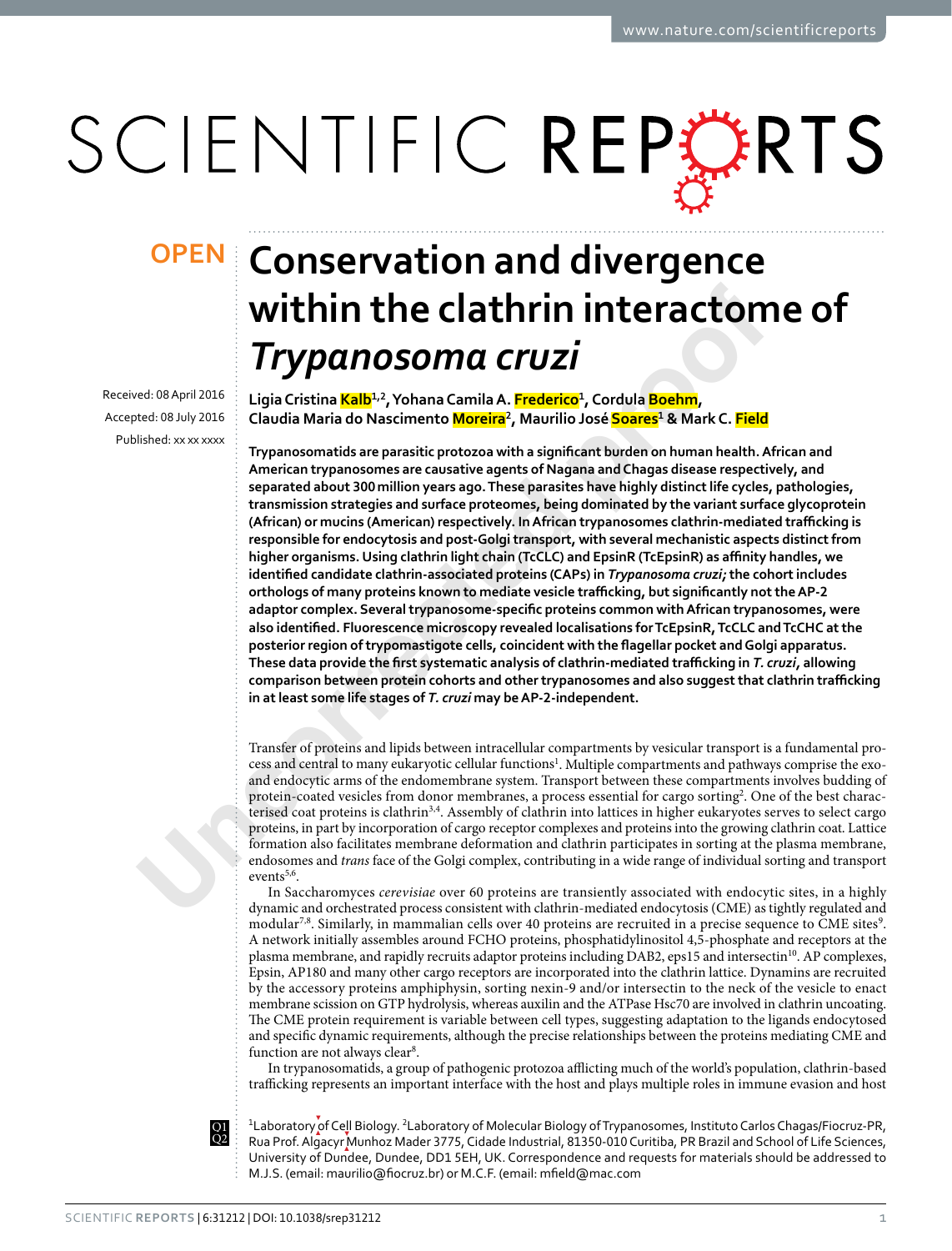cell invasion vital for effective infection and persistence<sup>11</sup>. The American trypanosome, *Trypanosoma cruzi*, is both a hemoflagellate and intracellular pathogen and causes Chagas disease in South and Central America<sup>12</sup>. All evidence is consistent with clathrin-mediated endocytosis (CME) being restricted to the fagellar pocket, a common feature of trypanosomatids $13$ .

Membrane transport is well characterised in African trypanosomatids and lacks multiple proteins that are otherwise widely conserved. Tis includes the AP-2 complex, a major mediator of clathrin sorting in endocytic systems in many organisms<sup>14-16</sup>. More broadly, several proteins, including FCHO, Epsin and several monomeric adaptor proteins are restricted to animals or animals and fungi. These divergent features result in a predicted clathrin network for trypanosomes that is rather sparse, suggesting either massive simplification, extreme sequence divergence preventing *in silico* identification or the presence of alternate components<sup>16</sup>. Significantly, many clathrin-associated proteins, or CAPs, are present in parasitic protozoa, of which several are trypanosomatid specific $17-19$ .

membri[n](#page-3-0)es system which are distinct from their African relatives, indeted in the con[p](#page-10-23)aratome star o[f](#page-10-16) typeratomes is of significance. For example a feature differentiating *T*. *Fruet* indeptodus, that in the latter operat Many observations indicate the presence of distinct compartments and structures within the *T. cruzi* endomembrane system which are distinct from their African relatives, indicating that comparative analysis between trypanosomes is of signifcance. For example a feature diferentiating *T. brucei* and *T. cruzi* is clathrin-independent endocytosis, that in the latter operates mainly through the cytostome/cytopharynx<sup>20,21</sup>. This structure is an invagination of the plasma membrane close to the fagellar pocket and which penetrates deep into the cytoplasm, frequently terminating at the posterior end of the cell and distal to the nucleus22–24. Interestingly, clathrin is found at the contractile vacuole complex in *T. cruzi*25 similar to *Dictyostelium discoideum*26,27, while AP180, a clathrin assembly protein, is also present in *T. cruzi* clathrin coated vesicles<sup>25</sup>. Uptake of extracellular material is restricted to the flagellar pocket and the cytostome in epimastigotes<sup>28,29</sup>, but in trypomastigotes, which lack a cytostome, endocytosis appears to be largely absent<sup>30</sup>. Molecules ingested through the cytostome are internalized by endocytic vesicles, and it has been proposed that cargo enters the cytostome and passes through an early endosomal network before storage or degradation in reservosomes<sup>29</sup>. However, it has been also suggested that endocytic vesicles derived from the cell surface transfer their contents directly to the reservosome without passing through any intermediate compartments<sup>31</sup>. However the presence of orthologs of Rab proteins associated with early and intermediate endosomes of other organisms in *T. cruzi* argues for a complex endomembrane system, and this matter has yet to be resolved<sup>31</sup>.

Overall, these observations indicate considerable morphological and mechanistic divergence between the trafficking systems of trypanosomes and their hosts and also within trypanosome lineages. Here we characterised the clathrin interactome of *T. cruzi* using affinity isolation/proteomics in epimastigotes expressing fusion protein forms of clathrin light chain or EpsinR. Over 30 distinct proteins were identifed, several of which are novel and/or trypanosome-specific. These data provide the first proteomic analysis of clathrin-mediated trafficking in *T. cruzi* and allow a detailed comparison of this protein cohort with other trypanosomes and the host.

#### **Results**

**Isolation of clathrin-interacting proteins from Trypanosoma cruzi.** To initiate a systematic and unbiased identifcation of proteins interacting with clathrin in *T. cruzi* we created transgenic epimastigotes harbouring epitope-tagged forms of the clathrin light chain (CLC) and EpsinR, both of which interact with clathrin heavy chain. Both were tagged at the N-terminus, and expressed in cells as GFP::TcEpsinR or Protein A::TcCLC.

Initially, using TcCLC as afnity handle, coupled with cryomilling, we identifed a large cohort of candidate interacting proteins using label-free proteomics. Cryomilling provides a robust method by which one can preserve protein-protein interactions in the cell and has been applied to many organisms and systems (see Obado *et al.*, 2016 for an example in trypanosomes). Analysis of these complexes by 1D SDS-PAGE and visualisation by Silver staining indicated multiple co-isolated proteins (Fig. 1). Signifcantly, a prominent band was observed at ~200 kDa in the electrophoretogram, and which was subsequently identified as the clathrin heavy chain by Western blotting with monoclonal antibody to TcCHC<sup>21</sup> and subsequently by mass spectroscopy ([Fig.](#page-2-0) 1A, Table 1). Neither TcCLC or TcCHC were detected in control isolates. Following mass spectrometric analysis of these isolations and comparisons with the untagged control, we observed that the affinity-tagged isolations included both conserved and novel clathrin-associated proteins (CAPs) (Table 1). Similar protein profles were obtained in two independent immunoprecipitations for TcCLC and three for TcEpsin, indicating that the isolation procedure was reproducible and thus likely robust.

Peptide sequences predicted by MS were used to query the *T. cruzi* predicted proteome in order to identify proteins that copurifed with Protein A::TcCLC. Besides TcCHC (TcCLB.506167.50), over 30 additional proteins were identifed [\(Table](#page-3-0) 1). Amongst these were TcEpsinR, subunits of the AP-1 and AP-4 complexes and AP180. We applied a cutof criterion of fve-fold greater emPAI score in the test versus the control isolation, together with an exclusion of 0.1 emPAI (see Supplementary data for full MS reporting). The vast majority of proteins was identifed in both replicates, with the exception of some low abundance SNARE and Rab proteins and dynamin (TcCLB.508153.20). Tis latter protein is a frequent contaminant in membrane fraction[s32](#page-10-26) and whilst it may be involved in endocytic functions, it is unclear from these data.

The second highest ranked protein in the TcCLC isolation was the *T. cruzi* ortholog of EpsinR. Tagging of this protein with GFP at the N-terminus to produce GFP::TbEpsinR and immunofuorescence using anti-GFP and anti-clathrin heavy chain monoclonal antibody demonstrated signifcant colocalisation for these two proteins, at the anterior region of the cell and close to the fagellar pocket ([Fig.](#page-2-0) 1B). Whilst the resolution of light microscopy is insufficient to confirm a direct interaction, these data do indicate that TcEpsinR and TcCLC have the potential to interact, based on proximity, and provides additional support for this connection. This is also consistent with previous work in *T. brucei*[18.](#page-10-27)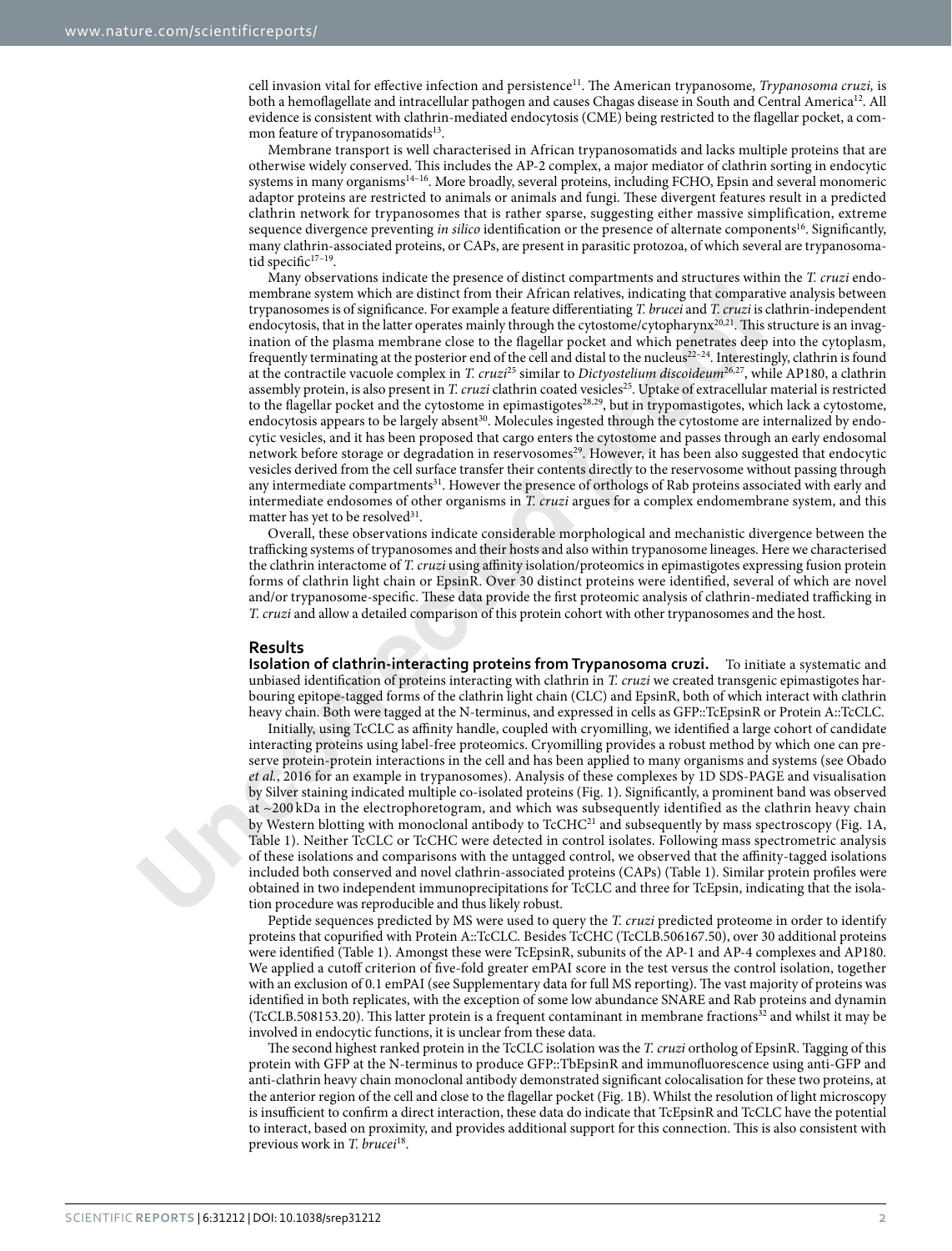

<span id="page-2-0"></span>**Figure 1. Immunoprecipitation of** *T. cruzi* **clathrin-associated proteins (TcCAPs).** Panel (**A**) Protein complexes isolated by immunoprecipitation from cryolysates of *T. cruzi* epimastigotes expressing Protein A:TcCLC (+) using Dynabeads M280 coupled to sheep anti rabbit-IgG were resolved by 4–12% gradient SDS-PAG. Wild-type cell lysate (WT) was used as a negative control. Coomassie staining showed the presence of a prominent 192 kDa band (TcCHC), but not in the negative control. Visualization of TcCHC (192 kDa) was made by reaction with a monoclonal antibody against TcCHC and the visualization of TcCLC/AC (55kDa) was made by reaction with an anti-rabbit secondary antibody, which has afnity for protein A. Panels (**B–E**) Immunocolocalization of clathrin heavy chain (TcCHC) and TcEpsinR in *Trypanosoma cruzi* epimastigotes. Nucleus and kinetoplast DNA were stained with Hoechst 33342.Transfected epimastigote expressing EpsinR-GFP incubated with antibody against GFP (TcEpsinR) and TcCHC monoclonal antibody (clathrin). Note co-localization of the GFP and TcCHC signals (**D**). (**E**) Diferential interference contrast (DIC) image of the parasite body. Scale bar  $5\,\mu$ m. Images are representative of n = 10 cells.

**Isolation of TcEpsinR-interacting proteins from Trypanosoma cruzi.** To strengthen the evidence that the proteins identifed by immuno-isolation of TcCLC complexes are genuine clathrin interaction partners, a reciprocal co-immunoprecipitation was performed using GFP::TcEpsinR. Immunoprecipitation of GFP::TcEpsinR using magnetic beads covalently coupled to llama anti-GFP antibody successfully co-precipitated clathrin heavy and light chains from tagged *T. cruzi* epimastigotes (Fig. 2A). Again LCMS<sup>2</sup> was used to identify the proteins in these complexes using three replicates, and besides TcCHC (TcCLB.506167.50), over 30 additional proteins were confdently identifed (Table 2, Fig. 3).

**A cohort of endocytic proteins in T. cruzi.** It is signifcant that a great many proteins identifed using GFP::CLC and Protein A::EpsinR were in common (Fig. 3). Tis orthogonal identifcation supports the hypothesis that these are indeed *bona* f*de* endocytic proteins in *T. cruzi*. Of these, TcCHC was recovered from all fve isolations (two  $\times$  GFP::CLC and three  $\times$  Protein A::EpsinR) while TcCLC was also found in all three TbEpsinR isolates. The ortholog of AP180/CALM (TcCLB.503449.30) was recovered from four of five experiments. Together with TcEpsinR these proteins are involved in AP-2-independent clathrin-mediated endocytosis in *T. brucei*[13](#page-10-12), and the data here suggest a similar confguration in *T. cruzi*. A clathrin-uncoating protein, the trypanosome auxilin ortholog (TcCLB.510045.30) was also found in four of fve independent experiments.

Four candidate clathrin-associated proteins (CAPs) encoded by TcCLB.503595.10 (TcCAP80), TcCLB.507221.70 (TcCAP141), TcCLB.510057.30 (TcCAP37) and TcCLB.507895.170 (TbCAP30) all encode hypothetical proteins ([Fig.](#page-6-0) 3). Apart from a similar structure of predominantly β-sheet at the N-terminus and disordered/α-helical at the C-terminus for TcCAP80 and TcCAP141, these proteins appear quite divergent in secondary structure. All are essentially restricted to trypanosomatids, and even absent from the heterolobosid *Naegleria gruberi,* a sister lineage [\(Fig.](#page-6-0) 3). Orthologs of TcCAP80 and TcCAP141 have also been identifed in *T. brucei* through afnity isolated using the TbCHC as the afnity handle, and mediate endocytosis and morphological features of the fagellar pocket (Manna *et al.*, 2016 submitted), suggesting that this cohort are also likely *bona* f*de* players in endocytosis in *T. cruzi*.

Two heterotetrameric adaptor complexes were recovered with both affinity handles, the AP-1 (TcCLB.508257.260, TcCLB.510533.40, TcCLB.506247.200 and TcCLB.509623.19), which is involved in clathrin-mediated traffic from the Golgi complex and the AP-4 (TcCLB.511751.200, TcCLB.509911.70,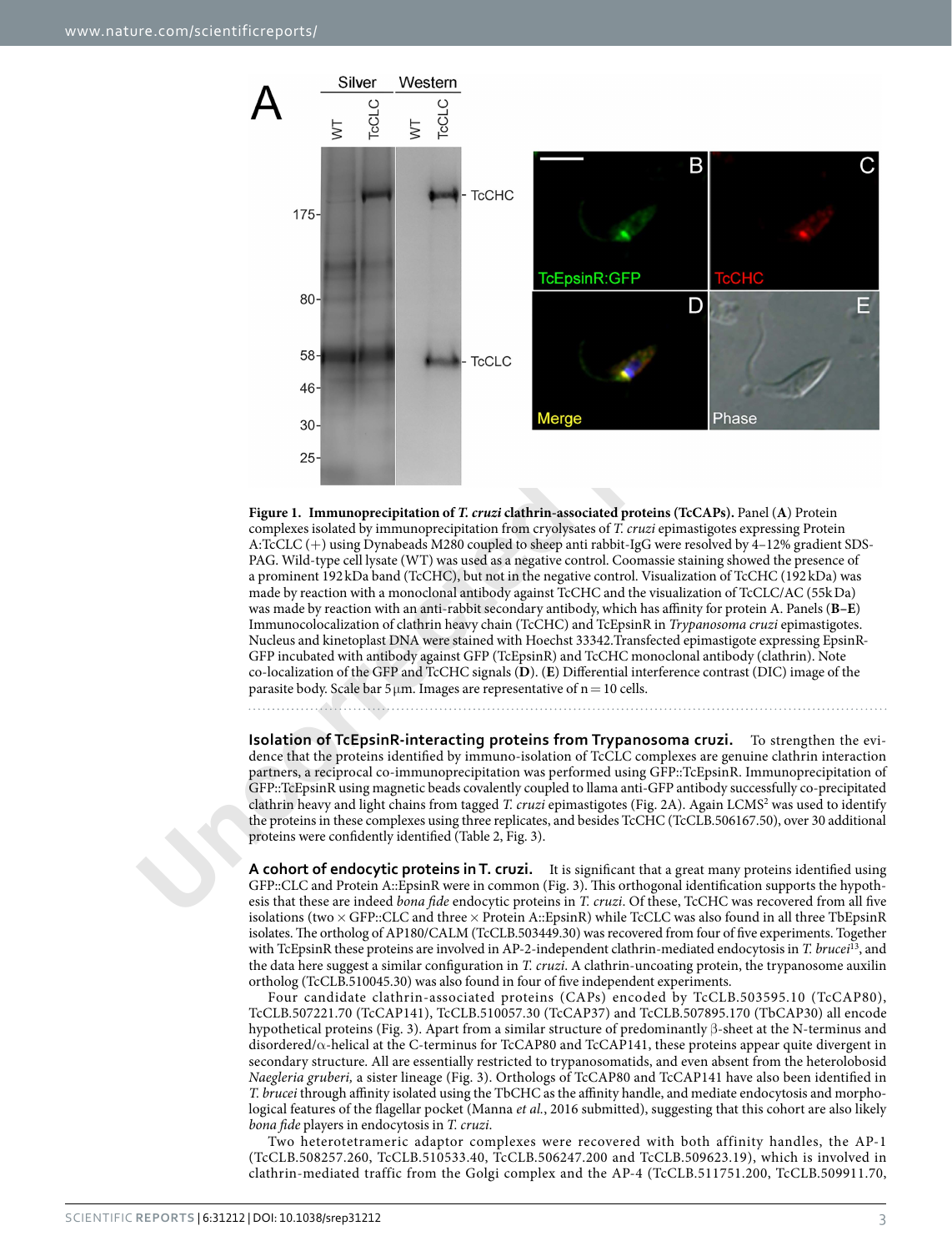<span id="page-3-0"></span>

| Accession               | Annotation                                        | Rep 1        | Con1           | Rep 2        | Con <sub>2</sub> |
|-------------------------|---------------------------------------------------|--------------|----------------|--------------|------------------|
|                         | Clathrin                                          |              |                |              |                  |
| <b>TcCLB.506167.50</b>  | <b>Clathrin HC</b>                                | 268,81       | 0,86           | 54,01        | 0,19             |
| TcCLB.506211.240        | <b>Clathrin LC</b>                                | 15,81        | 0              | 2,17         | $\bf{0}$         |
| TcCLB.510045.30         | Auxilin                                           | 2,78         | 0              | 0,5          | $\bf{0}$         |
|                         | <b>Adaptor complex 1</b>                          |              |                |              |                  |
| TcCLB.508257.260        | $AP-1\gamma$                                      | 1,78         | 0              | 0,68         | $\bf{0}$         |
| <b>TcCLB.506247.200</b> | $AP-1\beta$                                       | 1,65         | 0,2            | 0,15         | $\bf{0}$         |
| TcCLB.510533.40         | $AP-1\mu$                                         | 0,96         | 0              | 0,53         | $\bf{0}$         |
| <b>TcCLB.509623.19</b>  | $AP-1\sigma$                                      | 0,36         | 0              | $\bf{0}$     | $\bf{0}$         |
|                         | Adaptor complex 4                                 |              |                |              |                  |
| <b>TcCLB.511751.200</b> | $AP-4\varepsilon$                                 | 0,98         | 0              | 0,12         | $\bf{0}$         |
| TcCLB.506525.104        | $AP-4\sigma$                                      | 0,77         | $\mathbf{0}$   | $\mathbf{0}$ | $\mathbf{0}$     |
| TcCLB.504137.60         | $AP-4\beta$                                       | 0,74         | $\mathbf{0}$   | 0,07         | $\mathbf{0}$     |
| <b>TcCLB.509911.70</b>  | $AP-4\mu$                                         | 0,7          | 0              | 0,11         | $\bf{0}$         |
|                         | Other adaptors                                    |              |                |              |                  |
| TcCLB.506925.70         | EpsinR                                            | 12,11        | 0,9            | 3,03         | $\bf{0}$         |
| <b>TcCLB.504105.120</b> | Tepsin                                            | 5,7          | 0              | 1,2          | $\bf{0}$         |
| <b>TcCLB.503449.30</b>  | AP180/CALM                                        | 1,15         | 0              | 0,24         | 0                |
|                         | <b>SNAREs</b>                                     |              |                |              |                  |
| TcCLB.508465.120        | Syntaxin 16                                       | 1,15         | 0              | $\bf{0}$     | $\bf{0}$         |
| TcCLB.508955.10         | Qc                                                | 0,41         | 0              | $\bf{0}$     | $\bf{0}$         |
| TcCLB.506855.140        | Vamp7c                                            | $\mathbf{0}$ | $\bf{0}$       | 0,25         | $\bf{0}$         |
| <b>TcCLB.507795.50</b>  | Syntaxin 7                                        | $\bf{0}$     | 0              | 0,22         | $\bf{0}$         |
|                         | Rabs                                              |              |                |              |                  |
| <b>TcCLB.509805.60</b>  | Rab5                                              | 0,64         | 0              | $\bf{0}$     | $\bf{0}$         |
| TcCLB.508461.270        | Rab7                                              | 0,36         | $\overline{0}$ | 0,23         | 0,11             |
| TcCLB.511621.120        | Rab14                                             | 0,87         | 0,46           | 0,29         | $\overline{0}$   |
| TcCLB.511711.80         | Rab <sub>2</sub>                                  | 0,3          | $\mathbf{0}$   |              |                  |
|                         | <b>Scission proteins</b>                          |              |                |              |                  |
| TcCLB.508153.20         | Dynamin                                           | 1,41         | $\mathbf{0}$   | $\mathbf{0}$ | $\mathbf{0}$     |
|                         | Cargo proteins                                    |              |                |              |                  |
| <b>TcCLB.511391.180</b> | $GLP-1$                                           | 3,92         | 1,12           | 1,12         | 0,05             |
| TcCLB.507537.20         | Cruzipain                                         | 0,53         | $\mathbf{0}$   | 0,13         | $\overline{0}$   |
|                         | Trypanosome-specific clathrin-associated proteins |              |                |              |                  |
| TcCLB.503595.10         | CAP80                                             | 0,92         | $\bf{0}$       | 0,18         | 0                |
| TcCLB.507221.70         | <b>CAP141</b>                                     | 1,81         | 0              | 0,14         | 0                |
| TcCLB.510057.30         | CAP37                                             | $\mathbf{0}$ | $\mathbf{0}$   | 1,25         | $\mathbf{0}$     |
|                         | <b>Others</b>                                     |              |                |              |                  |
| TcCLB.509319.40         | <b>DUF846</b>                                     | 0            | 0              | 0,24         | 0                |
|                         | Vps45                                             | 1,25         | 0              | 0,1          | 0                |

**Table 1. TriTrypDB accessions and annotations for TcCLC-associated proteins identifed from mass**  spectrometry. The emPai scores for three independent replicate (Rep) isolations are shown in columns C to F together with concurrent control isolations using cryolysates from untagged cells under the same bufer conditions. Isolation buffer used was 20 mM Hepes 7.4, 250 mM citrate, 0.1% CHAPS, 1 mM MgCl<sub>2</sub> 10µM CaCl2, plus protease inhibitor cocktail. Accessions in bold are in common with the TbEpsinR isolation ([Table](#page-5-0) 2). Only proteins identifed with a fve-fold greater emPai against the control and greater than 0.1 are shown.

TcCLB.504137.60 and TcCLB.506525.104). Signifcantly, we also recovered Tepsin (TcCLB.504105.120), a central component of AP-4-containing vesicles<sup>33</sup>. This protein is broadly conserved and present in most kinetoplastids except for the *Phytomonas* and *Leishmania* lineages, which signifcantly also lack the AP-4 complex, evidence that Tepsin is likely also associated with AP-4 in trypanosomatid[s34.](#page-10-29) In addition, Tepsin represents an additional member of the ANTH/ENTH family of phosphoinositide-binding trafficking proteins, beyond those characterised so far in trypanosomes, i.e. TbEpsinR and TbCALM (Gabernet-Castello *et al.*, 2009, Manna *et al.*, 2015).

Unexpectedly, we found no evidence in any of our isolations for AP-2, the adaptin complex that in higher eukaryotes associates with clathrin at the plasma membrane. In African trypanosomes this entire complex is absent from the genome[34,](#page-10-29) but all subunits are present in the *T. cruzi* genome. A trivial explanation is that AP-2 is simply down-regulated in the epimastigote stage. To at least partially approach this question, we analysed the mRNA levels of AP-2 transcripts in epimastigotes and trypomastigotes using qRT-PCR [\(Fig.](#page-7-0) 4). AP-2 mRNA was easily detected in both of these life stages, and which is also consistent with a recent transcriptome study of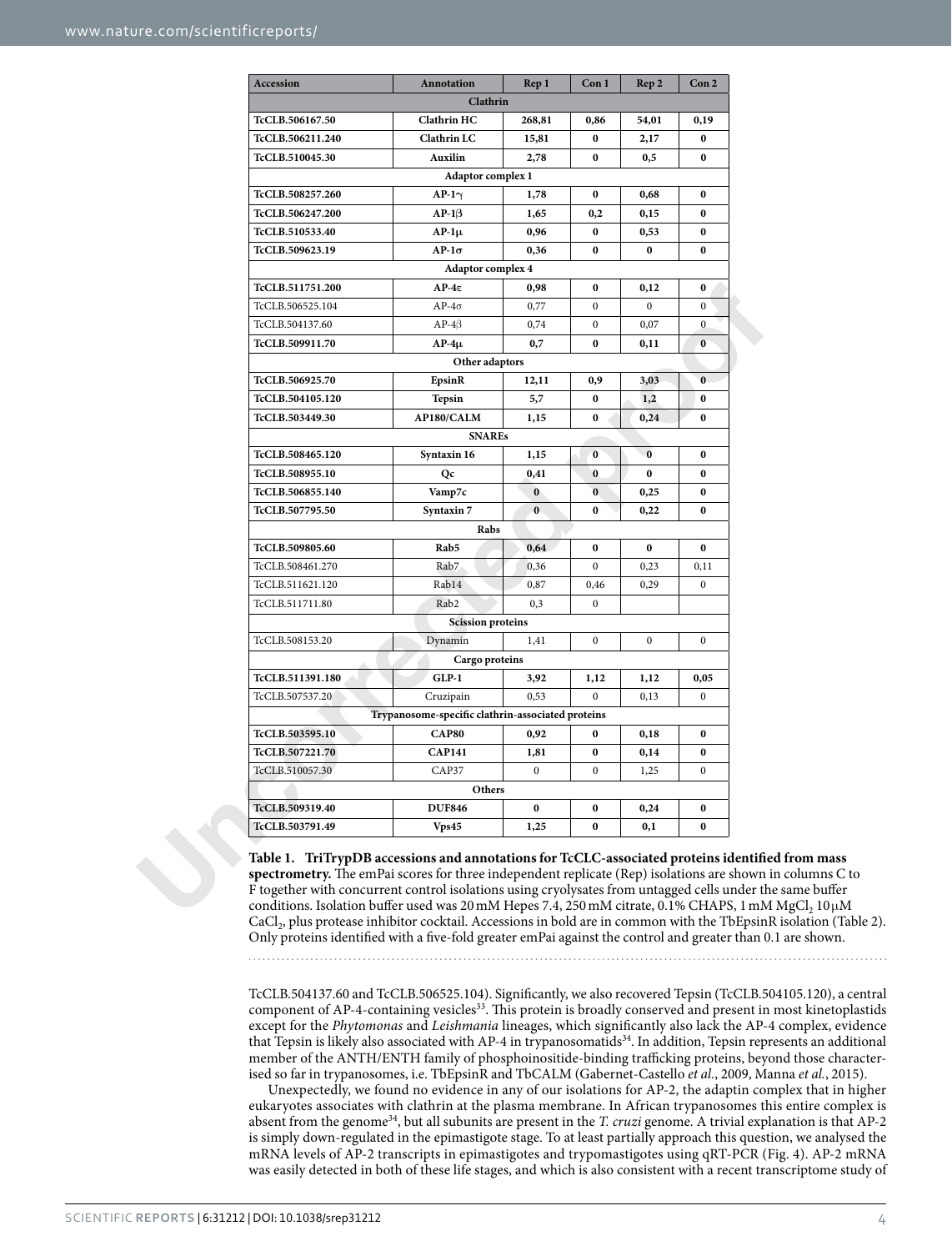

<span id="page-4-0"></span>**Figure 2.** Immunoprecipitation of TeEpsinR-interacting proteins. (Panel A) Protein complementation from Tentari optimal in the control of the control of the control of the control of the control of the control of the sec **Figure 2. Immunoprecipitation of TcEpsinR-interacting proteins.** (Panel **A**) Protein complexes isolated by immunoprecipitation from *T. cruzi* epimastigotes expressing GFP::TcEpsinR (lane2) using Dynabeads M270 coupled to llama anti-GFP and resolved on 4–12% SDS-PA gradient gels. Wild-type cell lysate (WT) was used as control. Coomassie staining showed the presence of the 192kDa TcCHC, but not in the control. (Panel **B**) Correct tagging of TbCAP30. WT: wild forms of *T. brucei*. TbCAP30: protein extract of *T. brucei* bloodstream forms expressing TbCAP30::HA (Gene ID Tb927.8.7230, 30kDa). Analysis with anti-HA antibody showed reaction with a polypeptide with molecular mass (33kDa) compatible with that predicted from the gene sequence in *T. brucei* (30kDa) plus an HA-tag (3kDa). (Panel **C**) Immunocolocalization of Tb927.8.7230and TbEpsinR in *Trypanosoma brucei* bloodstream forms. Transfected bloodstream forms expressing Tb927.8.7230 fused with HA incubated with rat anti-HA antibody (**B,F**) and TbEpsinR polyclonal rabbit antibody (**A,E**); note partial co-localization of the HA and TbEpsinR signals (**C,G**). Nucleus and kinetoplast DNA were stained with Hoechst 33342 (**C,G**). Diferential interference contrast (DIC) images of the parasite body (**D,H**). Scale bar 5µm.

*T. cruzi*<sup>35</sup>. Therefore, it appears that the failure to capture AP-2 in these pullouts is unlikely due simply to an absence of expression, and raises the possibility that CME in *T. cruzi* epimastigotes is, similarly to *T. brucei*, also AP-2 independent.

Five Rab proteins were recovered. TcCLB.509805.60 (Rab5) was recovered by both TcCLC and TcEpsinR; TcCLB.511621.120 (Rab14), TcCLB.508461.270 (Rab7) and TcCLB.511711.80 (Rab2) were isolated only for TcCLC and Rab4 (TcCLB.510911.30) only for TcEpsinR. We also recovered seven SNAREs: TcCLB.506855.140 (SNARE Vamp7c), TcCLB.507795.50 (Syntaxin 7), TcCLB.508465.120 (Syntaxin 16), TcCLB.508955.10 (Qc SNARE) from both TcCLC and TcEpsinR and TcCLB.511627.60 (SNARE VAMP7a), TcCLB.507811.60 (SNARE Vamp7b), TcCLB.506401.130 (Qa-SNARE) only in the TcEpsinR list. Several proteins that are likely cargo, i.e. TcCLB.511391.180, which encodes GLP-1, and TcCLB.507537.20 that encodes cruzipain, were also recovered using both afnity handles (Fig. 3). Finally we also recovered the product of TcCLB.509319.40, a *trans*-membrane-domain protein that is associated with the Golgi complex in *S. cerevisiae.* Signifcantly orthologs of TcCLB.509319.40 are widely distributed across eukaryotes.

*Localisation* **of** *TcCAP30***.** From the TcEpsinR isolation we selected the hypothetical protein TcCLB.507895.170, on account of its apparent novelty as a candidate clathrin-associated protein in this protozoan, the fact that it has not previously been localised (unlike CAP80 and CAP141, where this has been done in *T. brucei* (Manna *et al.*, 2016 under revision)) and exclusive presence in trypanosomatids. However, it was more convenient to investigate this protein in *T. brucei* (Tb927.8.7230: TbCAP30, 30 kDa) bloodstream forms, where clathrin localizes to endomembrane compartments restricted to the region between the kinetoplast and nucleus. As the general organisation of the endosomal system of *T. cruzi* is similar, we anticipated that *bona* f*de* CAP proteins should localize to this region. We determined the location of the gene product TbCAP30 by expression of a C-terminally haemagglutinin (HA)-tagged version of the protein. We verifed that the tagged protein had the correct apparent molecular weight [\(Fig.](#page-4-0) 2B), and that TbCAP30-HA localized in the region between the nucleus and the kinetoplast, with signal distribution overlapped with TbEpsinR ([Fig.](#page-4-0) 2C). Tis supports the possibility that Tc/TcCAP30 has the potential to interact with clathrin/EpsinR.

#### **Discussion**

Q3

The surface of infectious organisms forms the interface between the pathogen and host and represents the primary target of immune attack. The trypanosome surface composition<sup>36,37</sup> is highly specialised, and the flagellar pocket constitutes a specific region that facilitates efficient internalization of host macromolecules and restricts access of host immune factors to the exposed, endocytic receptors of the parasite<sup>13,38</sup>. This paradigm is probably common to all pathogenic trypanosomes, but variation in surface molecules indicates fundamental adaptation to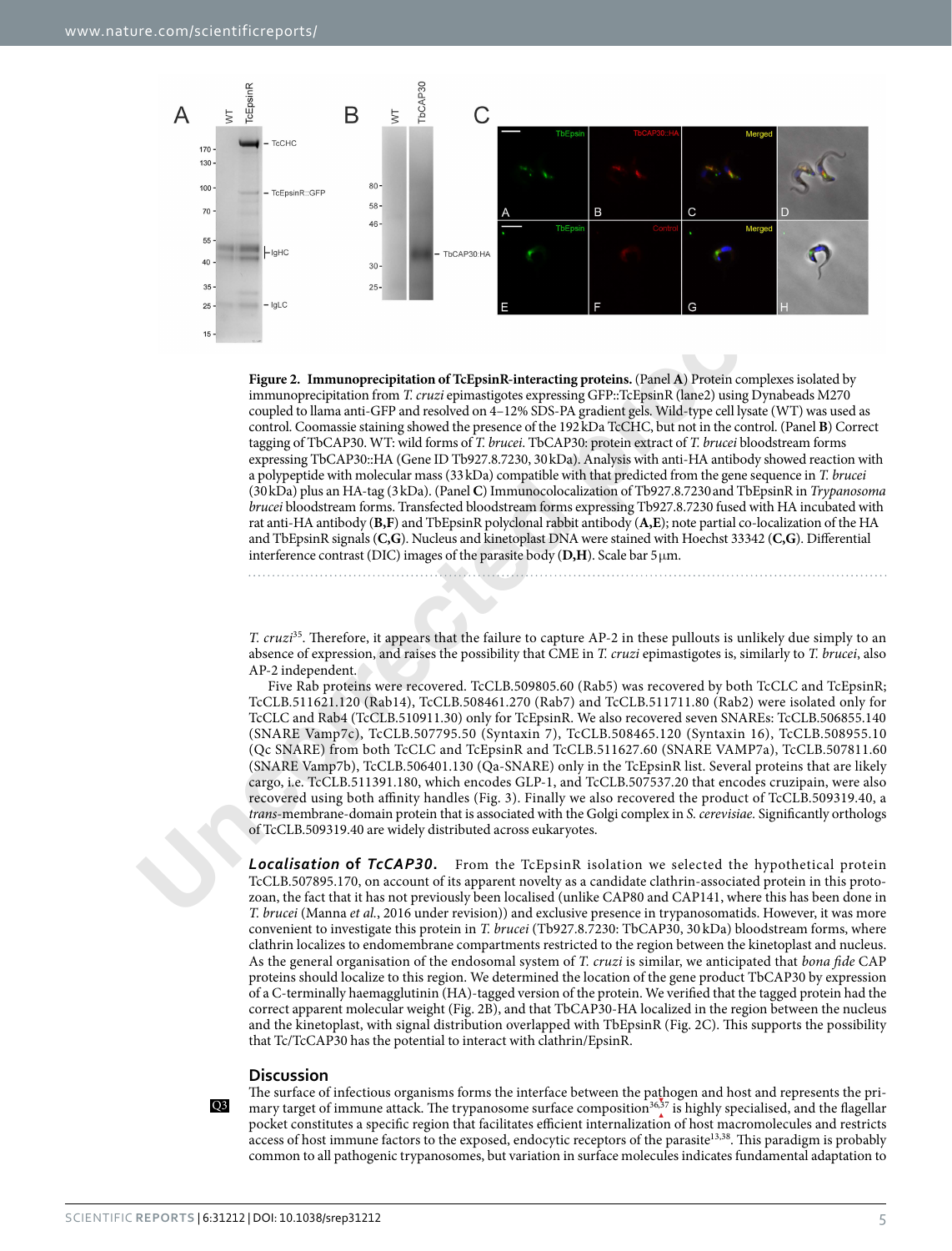<span id="page-5-0"></span>

| <b>Accession</b>        | Annotation                                        | Rep 1                    | Con1           | Rep 2        | Con <sub>2</sub> | Rep 3            | Con <sub>3</sub> |
|-------------------------|---------------------------------------------------|--------------------------|----------------|--------------|------------------|------------------|------------------|
|                         |                                                   | Clathrin                 |                |              |                  |                  |                  |
| TcCLB.506167.50         | Clathrin HC                                       | 82,17                    | 0              | 26,32        | 0,59             | 21,94            | 0,49             |
| <b>TcCLB.506211.240</b> | Clathrin LC                                       | 1,79                     | 0              | 2,61         | $\bf{0}$         | 3,66             | 0,14             |
| TcCLB.510045.30         | Auxilin                                           | 0,27                     | 0              | 0            | $\bf{0}$         | 0,17             | $\bf{0}$         |
|                         |                                                   | Adaptor complex 1        |                |              |                  |                  |                  |
| TcCLB.508257.260        | AP-1 $\gamma$                                     | 1,71                     | $\bf{0}$       | 1,45         | 0,32             | 1,06             | 0,23             |
| <b>TcCLB.506247.200</b> | AP-1β                                             | 0,88                     | 0              | 1,36         | $\bf{0}$         | 0,93             | 0                |
| TcCLB.510533.40         | $AP-1\mu$                                         | 0,85                     | 0              | 1,22         | 0                | 1,09             | 0,2              |
| TcCLB.509623.19         | $AP-1\sigma$                                      | 0,36                     | 0              | 0,59         | 0                | 0,17             | 0                |
|                         |                                                   | <b>Adaptor complex 4</b> |                |              |                  |                  |                  |
| <b>TcCLB.511751.200</b> | $AP-4\varepsilon$                                 | 0,11                     | 0              | 0,12         | 0                | 0                | 0                |
| <b>TcCLB.509911.70</b>  | $AP-4\mu$                                         | 0,05                     | 0              | 0,24         | 0                | 0,11             | $\bf{0}$         |
|                         |                                                   | Other adaptors           |                |              |                  |                  |                  |
| <b>TcCLB.506925.70</b>  | EpsinR                                            | 12,83                    | 0              | 17,08        | $\bf{0}$         | 13,59            | $\bf{0}$         |
| <b>TcCLB.504105.120</b> | Tepsin                                            | 0,39                     | 0              | 1,2          | 0                | 1,2              | 0                |
| <b>TcCLB.503449.30</b>  | <b>AP180/Calm</b>                                 | 0,18                     | 0              | 0,12         | 0                | $\bf{0}$         | $\bf{0}$         |
|                         |                                                   | <b>SNAREs</b>            |                |              |                  |                  |                  |
| TcCLB.511627.60         | VAMP7a                                            | 1,26                     | $\mathbf{0}$   | 0,59         | $\mathbf{0}$     | 0,26             | $\mathbf{0}$     |
| <b>TcCLB.506855.140</b> | Vamp7c                                            | 0,74                     | 0              | 0,95         | $\bf{0}$         | 0,95             | 0                |
| TcCLB.507811.60         | Vamp7b                                            | 0,45                     | 0              | 0,85         | $\bf{0}$         | 0,85             | $\mathbf{0}$     |
| TcCLB.507795.50         | Syntaxin 7                                        | 0,22                     | 0              | 0,11         | $\bf{0}$         | 0,22             | 0                |
| <b>TcCLB.508955.10</b>  | Qc                                                | 0,22                     | $\bf{0}$       | 0,58         | $\bf{0}$         | 0,41             | $\bf{0}$         |
| TcCLB.506401.130        | Qa                                                | 0,16                     | $\mathbf{0}$   | 0,57         | $\mathbf{0}$     | $\boldsymbol{0}$ | $\mathbf{0}$     |
| <b>TcCLB.508465.120</b> | Syntaxin 16                                       | 0,09                     | $\bf{0}$       | 0,53         | 0,09             | 0,29             | $\bf{0}$         |
|                         |                                                   | Rabs                     |                |              |                  |                  |                  |
| <b>TcCLB.509805.60</b>  | Rab5                                              | $\bf{0}$                 | 0              | 0,64         | $\bf{0}$         | 0,85             | $\bf{0}$         |
| TcCLB.510911.30         | Rab4                                              | 0,49                     | $\overline{0}$ | $\mathbf{0}$ | $\mathbf{0}$     | 0,49             | $\mathbf{0}$     |
|                         |                                                   | Cargo proteins           |                |              |                  |                  |                  |
| <b>TcCLB.511391.180</b> | GLP-1                                             | 0,19                     | $\bf{0}$       | 2,77         | 0,42             | 3,5              | 0,42             |
|                         |                                                   | Recycling system         |                |              |                  |                  |                  |
| TcCLB.506925.100        | SCAMP domain                                      | 0,15                     | $\bf{0}$       | $\mathbf{0}$ | $\mathbf{0}$     | 0,15             | $\mathbf{0}$     |
|                         | Trypanosome specific clathrin-associated proteins |                          |                |              |                  |                  |                  |
| TcCLB.503595.10         | <b>CAP80</b>                                      | 0,18                     | $\bf{0}$       | 0,28         | 0                | 0,13             | 0                |
| TcCLB.507221.70         | <b>CAP141</b>                                     | 0,18                     | 0              | 0,26         | $\bf{0}$         | 0,22             | $\bf{0}$         |
| TcCLB.507895.170        | CAP30                                             | 0,22                     | $\mathbf{0}$   | 0,22         | $\mathbf{0}$     | 0,22             | $\mathbf{0}$     |
|                         |                                                   | Others                   |                |              |                  |                  |                  |
| TcCLB.509319.40         | <b>DUF846</b>                                     | 0,24                     | 0              | 0,53         | 0                | 0,53             | 0                |
| TcCLB.503791.49         | Vps45                                             | 0,21                     |                | 0,4          | $\mathbf{0}$     | 0,47             | $\bf{0}$         |

**Table 2. TriTrypDB accessions and annotations for TcEpsinR-associated proteins identifed from mass**  spectrometry. The emPai scores for three independent replicate (Rep) isolations are shown in columns C to H together with concurrent control isolations using cryolysates from untagged cells under the same bufer conditions. Isolation buffer used was 20 mM Hepes 7.4, 250 mM citrate, 0.1% CHAPS, 1 mM MgCl<sub>2</sub> 10 µM CaCl<sub>2</sub>, plus protease inhibitor cocktail. Accessions in bold are in common with the clathrin light chain isolation (Table 1). Only proteins identifed with a fve-fold greater emPai against the control and greater than 0.1 are shown.

the specifc demands of the parasite/host interaction. *In silico* analysis suggests that several major proteins of the endocytic pathway characterised in animals and fungi are absent<sup>16</sup>.

It remains unknown how much diversity is present between the trypanosomatids, but considering the remarkable diferences in lifestyles and surface proteins, adaptations are predicted. For example, *T. cruzi* possesses AP-1 to 4, distinct from *Leishmania* which lacks AP-4 and *T. brucei* lacking AP-2. *T. cruzi* also possesses Rab14, which functions in Golgi to endosome transport<sup>[39](#page-11-2)</sup> and Rab32, which has many roles including phagocytosis<sup>40</sup>; these are additional to the Rab set shared with *T. brucei*[41](#page-11-4). Both Rab14 and Rab32 are present in the last common eukaryotic ancestor, suggesting that *T. brucei* lost these genes, indicating a likely more sophisticated endomembrane system in *T. cruzi*, and providing evidence for signifcant divergence. Similar variance has been reported in the Apicomplexa<sup>42</sup>.

We exploited two conserved proteins within the clathrin-mediated transport system of *T. cruzi*: the light chain of clathrin (TcCLC) and EpsinR (TcEpsin). We identifed cohorts of candidate proteins for both TcCLC and TcEpsinR. The clathrin heavy chain (TcCHC) is the most abundant protein<sup>43</sup> and other candidate interacting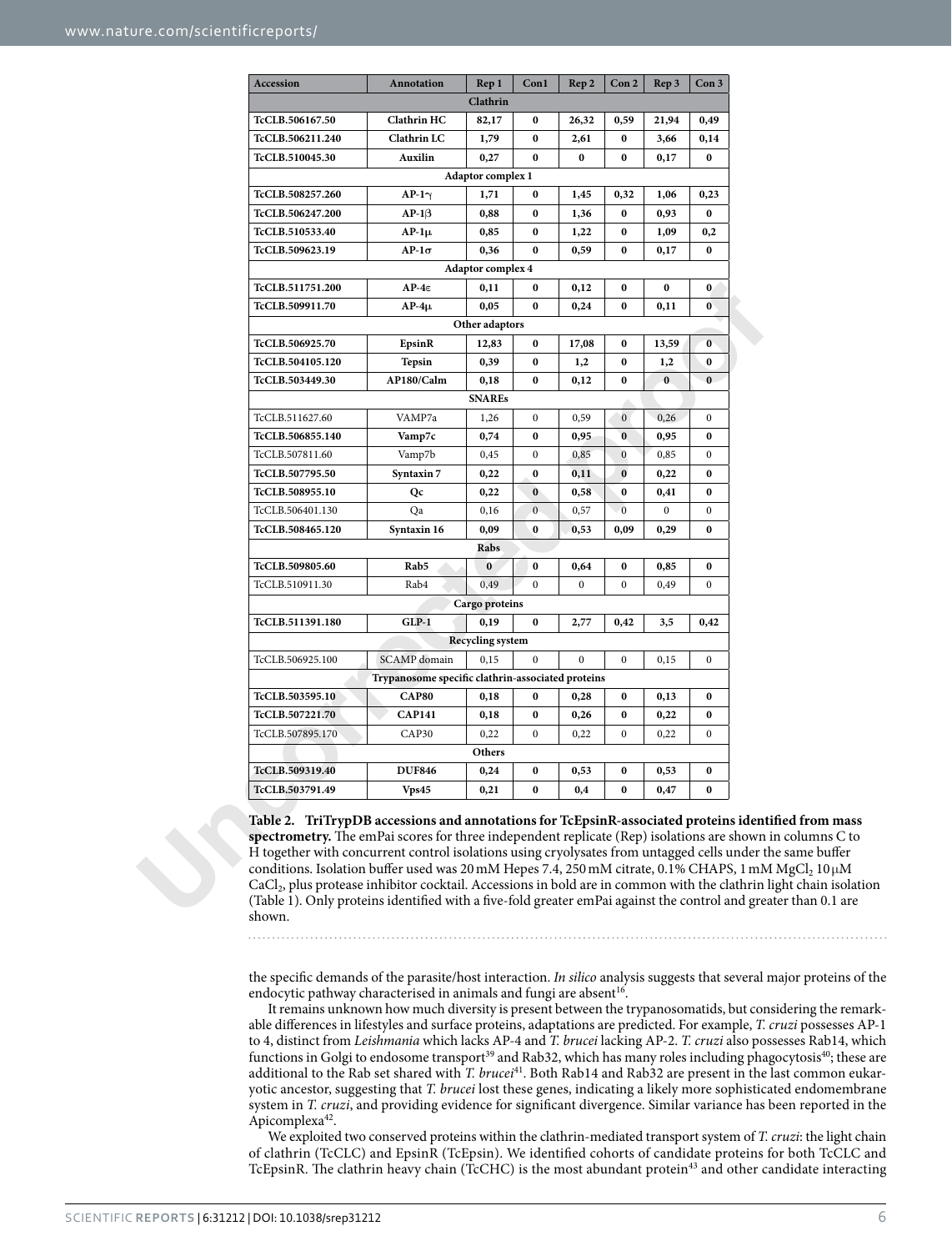

<span id="page-6-0"></span>**Figure 3. Proteins identifed by TcCLC and TcEpsinR.** (Panel **A**) Venn diagram of the most signifcant proteins identifed with either GFP::TcCLC or Protein A:TcEpsinR. See also [Tables](#page-3-0) 1 and [2](#page-5-0) for statistical data and supplementary data for full information. (Panel **B**) Predicted secondary structures of GLP-1 and TcCAP30, 30, 80 and 141. α and β secondary structure probability is indicated above the line in purple or cyan respectively. *Trans*-membrane domains and disorder probability are shown below the lines in green and as a black line respectively. The scale bar is protein length in amino acid residues. (Panel C) Coulson plot of novel proteins identified by proteomics. The genomes of select taxa were searched using reciprocal BLAST, together with manual inspection of the alignment as a test for the presence of an ortholog. Filled circles indicate that a high confdence ortholog was found, and open circles indicate that an ortholog was not identifed.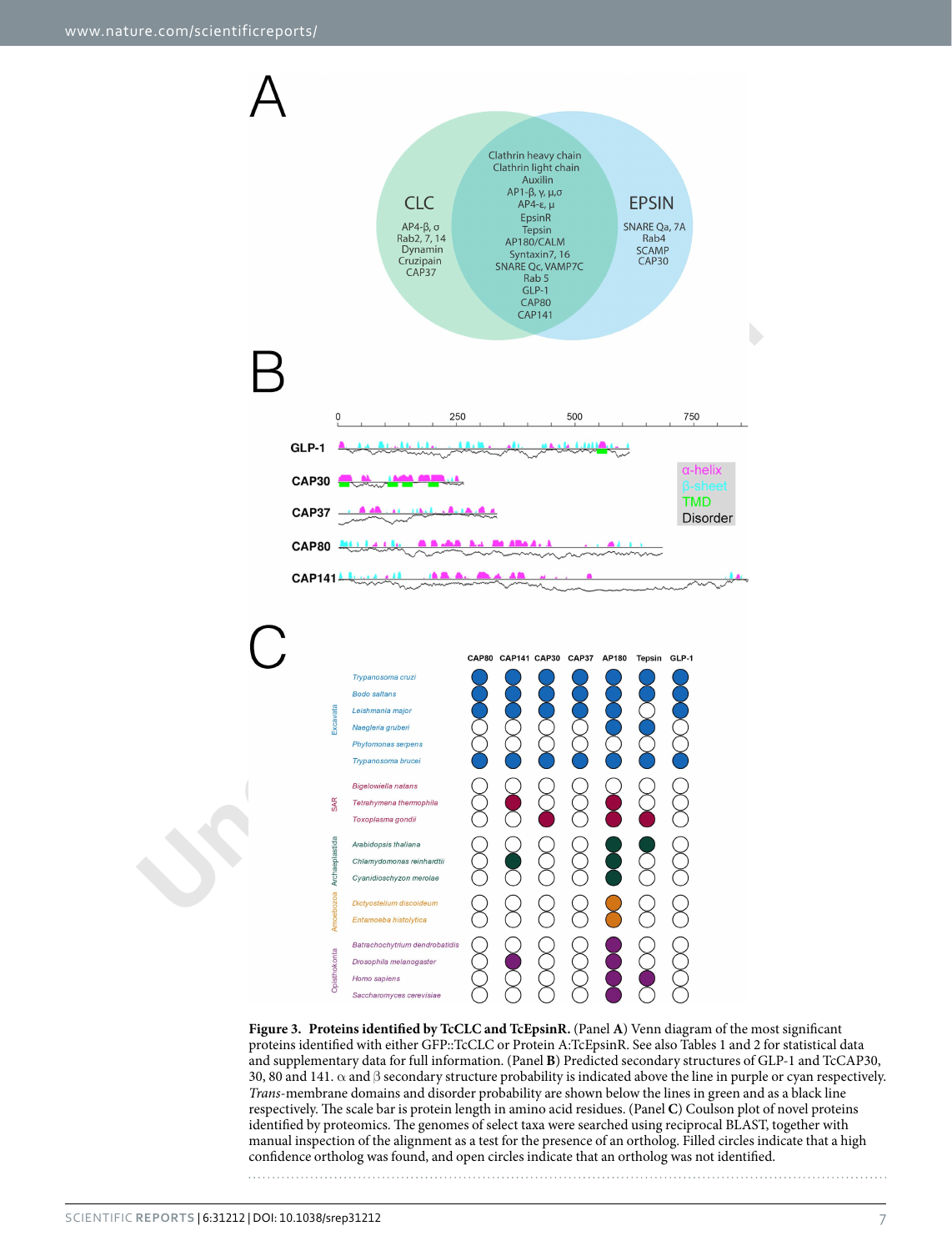

<span id="page-7-0"></span>

partners appear to be sub-stoichiometric, similar to CCV isolations from metazoa and trypanosomes, refecting promiscuity of clathrin interactions19,44,45. A range of additional proteins with clear roles in transport was also identifed.

Surprisingly AP-2 was not present in any of our isolations. While the genes encoding the four subunits of this adaptor complex are absent from the genome of *T. brucei*34, they are present in *T. cruzi*20,41. We predicted AP-2 to be identifed, since this complex facilitates clathrin-mediated endocytosis and that pathway is active in *T. cruzi* epimastigotes<sup>20,21</sup>. Some unicellular organisms, including yeast, can survive without AP-2<sup>[46](#page-11-9),[47](#page-11-10)</sup> while very rapid neuronal endocytosis is also AP-2 independent<sup>48</sup>. Specific cargo adaptors support clathrin-mediated endocytosis in the absence of AP-249, and therefore, the AP-2 complex is not mandatory. For *T. brucei* alternate adaptors, such as TbEpsinR and TbCALM, must support clathrin-mediated endocytosis<sup>13</sup>. Since we failed to recover AP-2, but did identify AP-1 and AP-4, this suggests that the result is likely real and unlikely simply failure to maintain clathrin-AP complexes. Terefore the dominant form of endocytosis in *T. cruzi* may be AP-2 independent, suggesting an unexpected mechanistic similarity to African trypanosomes. Tis is a surprising fnding, potentially unifying AP-2 endocytic mechanisms across a broader range of taxa.

In contrast to AP-2, we recovered all AP-1 subunits with both affinity handles. This complex is mainly associated with transport at the *trans-*Golgi network and late endosomes in mammalian cells[49,](#page-11-12)[50](#page-11-13) and *T. brucei*[51,](#page-11-14)[52.](#page-11-15) It is possible that AP-1 has related functions in *T. cruzi,* such as targeting lysosomal enzymes like cruzipain and chagasin<sup>53</sup> to reservosomes. It is of interest that cruzipain (TcCLB. 507537.20) was also found and that may represent cargo *en route* to the lysosome<sup>54</sup>. The precise function of AP-4 is not well defined<sup>55</sup>, but significantly the ε-subunit of AP-4 complex was also identifed in a *T. cruzi* contractile vacuole proteome along with clathrin and AP180<sup>25</sup>, also found here. Significantly, we also recovered Tepsin, a central component of AP-4-containing vesicles<sup>33</sup>. Tepsin and AP-4 have coevolved and organisms lacking AP-4 also lack Tepsin<sup>55</sup>. These data robustly confrm these earlier observations for AP-4. Signifcantly, we also identifed orthologs of TbCAP80 and TbCAP141, recently shown to be involved in endocytosis in African trypanosomes (Manna *et al.*, 2016 under revision), suggesting that these proteins are part of a conserved trypanosome-specifc endocytic mechanism.

In conclusion, we report an interactome for clathrin for *T. cruzi*. The cohort contains many highly conserved members, but also several trypanosome-specifc factors. Taken together with recent evidence from African trypanosomes, these data indicate the presence of divergent mechanisms for clathrin function in these pathogenic protozoa.

#### **Materials and Methods**

**Parasites.** Cultured epimastigote forms of *Trypanosoma cruzi*, clone Dm28c<sup>56</sup>, were grown at 28 °C with weekly passages in liver infusion tryptose (LIT) medium<sup>57</sup> supplemented with 10% fetal bovine serum (FBS). *T. brucei* bloodstream forms (BSF) strain 427 were maintained in HMI-9 medium supplemented with 10% fetal bovine serum. Cells were subcultured when cell density reached a maximum of  $2\times10^6$  cells.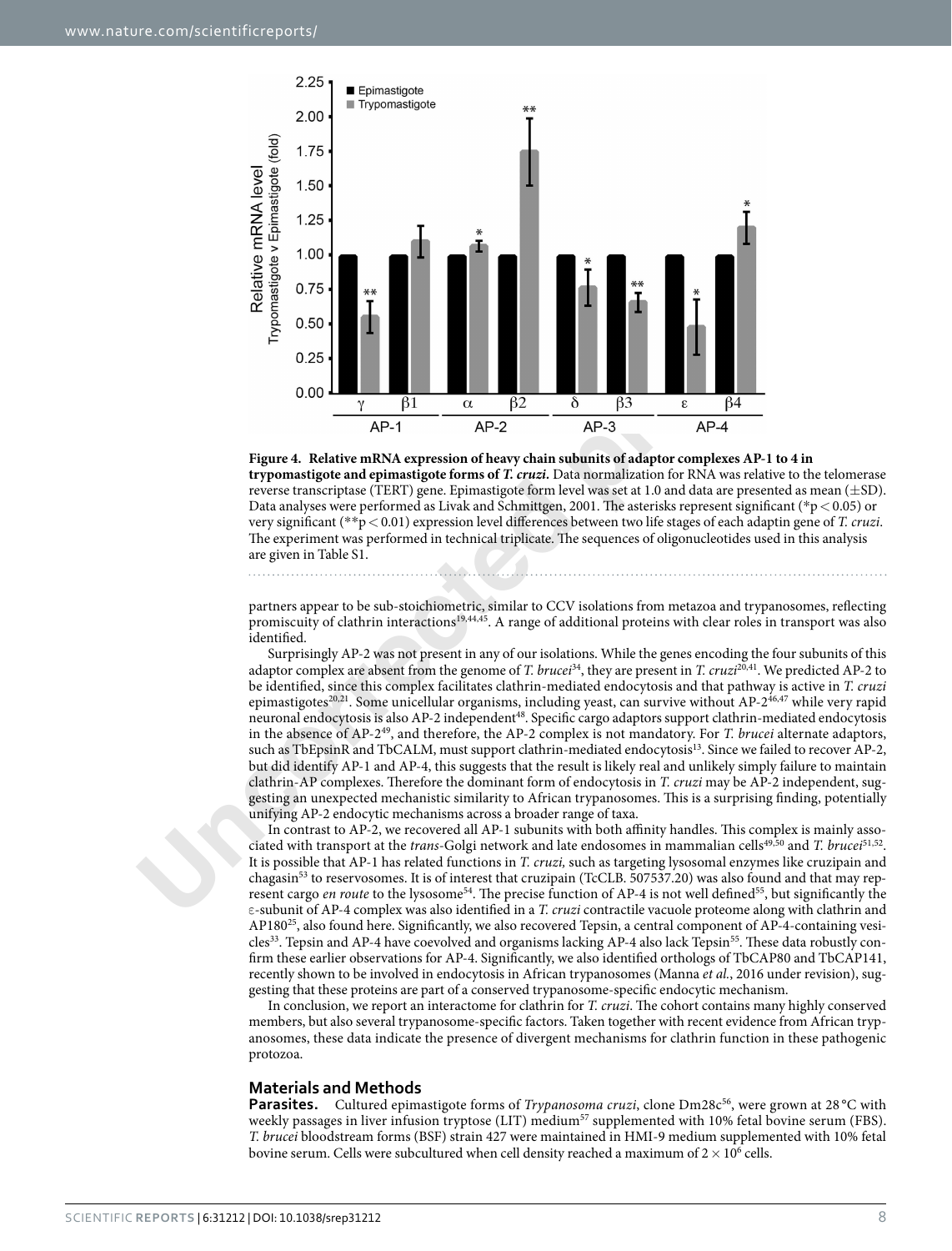*Cloning and* **expression** *of* **Trypanosoma cruzi** *TcCLC and TcEpsinR***.** To generate transgenic epimastigotes stably expressing TcCLC (Clathrin Light Chain, TcCLB.506211.240) with a protein A and C amino-terminal fusion (TcCLC/AC), TcCLC cDNA was cloned into the pTcGWPTP expression vector. The pTcGWPTP vector encodes proteins A and C and is a modifcation of the previously described pTcGWGFP vector<sup>[58](#page-11-21)</sup>. The TcCLC gene was used to design forward (5'-ATGGACCCTTTTGAAGGAAGC-3') and reverse (5′-TTATTGAGCGGTTTCGCCCT-3′) primers fanked by sequences compatible with the Gateway (Invitrogen, USA) cloning platform to enable subsequent subcloning into the target vector. The resulting pTcGWPTP plasmid encoding the TcCLC gene fused to proteins A and C was used to transfect parasites.

To generate transfected *T. cruzi* epimastigotes expressing TcEpsinR (epsin-related) with a GFP amino-terminal fusion (TcEpsinR/GFP), TcEpsinR cDNA (TcCLB.506925.70) was cloned into the pTcG-WGFP expression vector with resistance to neomicin<sup>[58](#page-11-21)</sup>. This vector was kindly provided by Dr. Michel Batista, Instituto Carlos Chagas/Fiocruz-Paraná, Brazil). The TcEpsinR gene was used to design forward (5′-TCATGAGTATTCCAACCTCCATTCA-3′) and reverse (5′-CCCTCAGACTGTCGGCGCT-3′) primers fanked by sequences compatible with the Gateway cloning platform to enable subsequent subcloning into the target vector (Invitrogen, USA). The resulting pTcGWGFP plasmid encoding the TcEpsinR gene fused to GFP protein was used to transfect parasites.

**T. cruzi transfection.** *T. cruzi* epimastigote cultures were grown at 28 °C in LIT medium supplemented with 10% FBS to a density of approximately  $3 \times 10^7$  cells/ml. Parasites were then harvested by centrifugation at 3,000 *g* for 5min at room temperature, washed once in phosphate-bufered saline (PBS, pH 7.2) and resuspended in 0.4 ml of electroporation buffer (140 mM NaCl, 25 mM HEPES, 0.74 mM Na<sub>2</sub>HPO<sub>4</sub>, pH 7.5) at a density of  $1\times10^8$  cells/ml. Cells were then transferred to a cuvette (0.2 cm gap width) and 10-15 µg DNA was added. The mixture was placed on ice for 10 min and then subjected to two pulses of 450 V/500  $\mu$ F using the Gene Pulser II (Bio-Rad, Hercules, CA, USA). Following electroporation, cells were cultured in 10ml LIT medium containing 10% FBS and incubated for 24h at 28 °C. The antibiotic G418 (500 $\mu$ g/ml) was then added to the culture medium and stable, resistant cells were obtained approximately 20 days afer transfection. Stably transfected cells were maintained in cultures containing  $250 \mu g/\text{m}$  G418.

flanked by sequences compatible with the Gatewy cloning platform to enable subsequent tranced by sequences compatible with the Gatewy cloning platform is called all the Test<br>simple create for the resulting product and the **One-step PCR-mediated transfection of T. brucei BSF cells for** *in-situ* **tagging.** To generate transfected *T. brucei* BSF cells expressing TbCAP30 with a 3xHA carboxy-terminal fusion (TbCAP30/HA), TbCAP30 cDNA (Tb927.8.7230) was cloned into the pMOTag2H (kindly provided by George Cross, Addgene plasmid #26296) with a puromycin selectable marker and a 3xHA-tag<sup>59</sup>. The TbCAP30 gene sequence was used to design forward (5′-GTTGACGTTGACCGTGTTTACGTACCAGGGACGGTGGAGGCCGCTAAGGC GCTCGGCACTTCTGAGAAGCAGGGGTACAATGCGGTTGTTGGTACCGGGCCCCCCCTCGAG-3′) and reverse (5′-TGCCCATTTCAACCGCTTTCACTGCTTGCCCTTTCCCTTTTCCCCTCTTTCTTTATATAT ATATATATATATCCCCAACCTTCCTCGAAGTGGCGGCCGCTCTAGAACTAGTGGAT-3′) primers. By using one-step PCR the 3<sup>'</sup> UTR of the target gene was replaced by a heterologous intergenic region. This replacement directs the correct splicing of the downstream antibiotic resistance marker.

T. brucei transfection: At a cell density of  $1.0-1.5 \times 10^6$  cells/ml,  $3.5 \times 10^7$  BSF were harvested by centrifugation for 10 minutes, 800 g at 4°C. The supernatant was removed and the cells resuspended in 100 µl of Amaxa bufer (Lonza; Basel, Switzerland), mixed with 30µg of ethanol precipitated linear PCR product and transferred into a sterile cuvette. Electroporation was performed using an Amaxa Nucleofector II (Lonza) as described13. Cells were immediately transferred into pre-warmed HMI-9 and cultured at 37 °C to recover. Afer 6hours, the antibiotic puromycin (2 µg/ml) was added and the cells were transferred to 24 well plates to enable the isolation of clonal-antibiotic resistant populations afer 7–14 days, and were further expanded in continuous presence of antibiotic.

**Immunofluorescence in T. cruzi.** For colocalisation of endogenous TcCHC (clathrin heavy chain) with exogenously expressed TcEpsin/GFP in transfected *T. cruzi* epimastigotes, 3-day-old cells were washed twice with PBS, fxed for 30 min with 4% paraformaldehyde and adhered to poly-L-lysine coated slides and incubated for 1 h at 37 °C with anti-GFP antibody (1:100) and TcCHC monoclonal antibody<sup>21</sup>. After three washes in PBS, the samples were incubated under the same conditions with a secondary Alexa Fluor 488-conjugated goat anti-rabbit antibody (1:600) and an Alexa Fluor 594-conjugated anti-mouse antibody (1:600). A negative control was performed by incubating anti-GFP antibody with wild-type epimastigotes (data not shown). Nuclear and kinetoplast DNA were stained with Hoechst 33342. Afer extensive washes, the slides were prepared with mounting medium containing N-propyl-gallate as an anti-fade agent. The samples were examined using a Leica SP5 confocal laser-scanning microscope (Leica Microsystems, Mannheim, Germany) at the Microscopy Facility of the Carlos Chagas Institute, Fiocruz-PR. Acquired images were processed for presentation using Adobe Photoshop CS5 (Adobe Systems Incorporated, USA).

**Immunofuorescence in T. brucei.** Mid-log phase cells were harvested and washed with Voorheis' PBS (PBS supplemented with 10 mM glucose and 46 mM sucrose, pH 7.6: vPBS). The cells were subsequently fixed in 4% paraformaldehyde (w/v) and adhered to poly-L-lysine coated slides. For permeabilization and staining of internal structures, cells were incubated with 0.1% Triton X-100 (v/v) in vPBS, washed with vPBS and blocked with 20% fetal bovine serum in PBS. For co-staining, the fxed cells were incubated with a polyclonal rabbit antiserum anti-TbEpsinR conjugated to AlexaFluor 488 and a rat antibody against HA conjugated to AlexaFluor 594. The slides were dried and mounted with a drop of Vectashield supplemented with 4,6-diamidino-2-phenylindole (DAPI) (Vector Laboratories, USA) to stain DNA. Images were acquired on a Nikon Eclipse E600 epifuorescence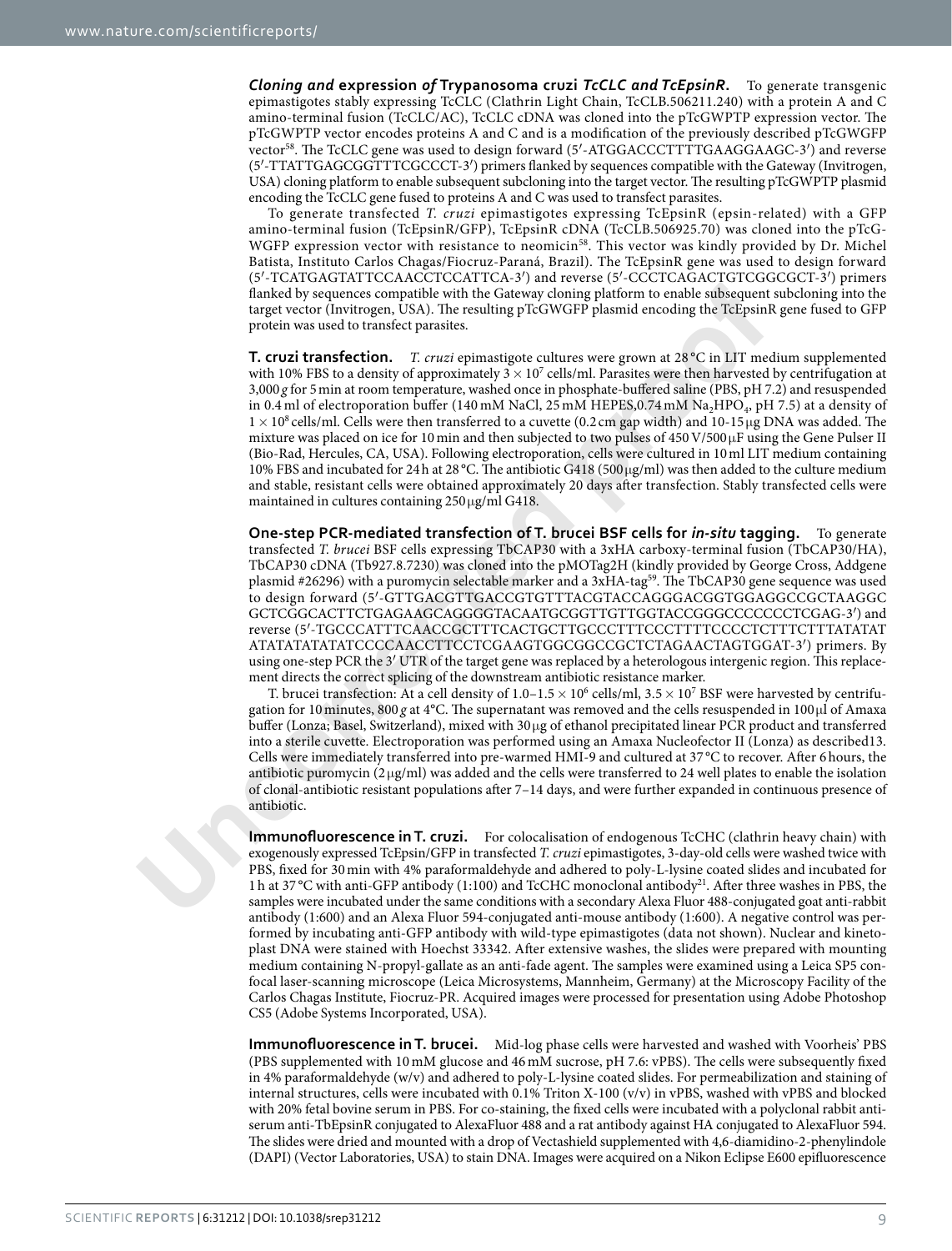microscope with a Hammamatsu ORCA CCD camera and images captured using Metamorph sofware. Final processing for presentation was done using Adobe Photoshop CS5 (Adobe Systems Inc.).

**Cryomilling.** To identify the proteins associated with clathrin in coated vesicles, *T. cruzi* epimastigotes expressing TcCLC/AC, *T. cruzi* epimastigotes expressing TcEpsinR/GFP and *T. cruzi* wild-type epimastigotes were submitted to cryomilling with subsequent immunoprecipitation of associated complexes<sup>32</sup>. This method requires substantial quantities of starting material, but allows retention of protein-protein interactions not otherwise preserved. Briefly, a total of  $5\times10^{10}$  cells were harvested by centrifugation at 3000*g* for 10s and the cells snap frozen in liquid nitrogen and milled using a ball mill in liquid nitrogen (Retsch Planetary Ball Mill PM100, Haan, Germany) to produce a cryogrindate, under essentially native conditions.

**Immunoprecipitation and identifcation of TcCLC associated proteins by mass spectrometry (MS).** A total of 350µg of cell powder was resuspended in 1ml of CHC bufer (20mM Hepes 7.4, 250mM citrate, 0.1% CHAPS, 1 mM MgCl<sub>2</sub> 10 $\mu$ M CaCl<sub>2</sub>, plus protease inhibitor cocktail) and complexes were subsequently bound to 350µl of Dynabeads M280 coupled to sheep anti rabbit-IgG (Life Technologies, USA). A grindate prepared from wild type cells was used as a negative control. Afer incubation the beads were washed in the same bufer and eluted in 50µl of elution bufer (20mM Tris pH 8, 2% SDS) for 30min at 72 °C. From the supernatant 5µl were used to SDS-PAGE, stained with Coomassie and 5µl Western blotted. To the remaining 40µl, 427µl of ethanol was added and incubated for 16h at −20 °C and then the sample was centrifuged at 20,000 *g* for 30minutes at 4 °C. The resulting pellet was analysed by LCMS<sup>2</sup>.

**Reverse co-immunoprecipitation (TcEpsinR/GFP).** Immunoprecipitation using a llama polyclonal anti-GFP antibody was performed using *T. cruzi* epimastigotes expressing TcEpsinR/GFP. For TcEpsinR immunoisolation, 350µg of cell grindate was ressuspended in CHC Bufer and complexes were subsequently bound to 35µl of Dynabeads M270 epoxy coupled to llama anti-GFP. Afer incubation the beads were washed in the same buffer and then processed as described above.

rat, 0.18/CHAPS. I mM WgC<sub>1</sub>, 100M/C<sub>4C</sub>, plus protesas imbibite cocktall) and complex and interested from widd type cells was used as a negative control. After i[nc](http://www.matrixscience.com/)luding ind complex buffer and end and the product buffer a **Mass spectrometry.** Liquid chromatography tandem mass spectrometry (LC-MS/MS) was performed by the Proteomic Facility at the University of Dundee. To separate proteins for mass spectrometry analysis, the samples were run 2 cm on a 10% SDS gel (NuPAGE® Bis-Tris 10% gels, Novex by Life Technologies) in a 1<sup>×</sup> MOPS SDS running buffer, fixed and stained with Coomassie. The selected 2 cm gel piece was excised and in-gel tryptic digestion (Trypsin, Modifed Sequencing Grade, Roche) was carried out for 16h at 37 °C. Peptides were extracted with 0.1% trifuoroacetic acid in 50% acetonitrile and dried in a SpeedVac. Peptides were then resuspended in 1% formic acid, centrifuged (13,000 rpm, 1 min) and transferred to an HPLC (high performance liquid chromatography) vial. Usually, 5 µl of this suspension was analysed. Samples were analysed using an Ultimate 3000 RSLC nano system coupled on-line to a LTQ OrbiTrap Velos Pro equipped with an Easy-Spray source (Thermo Scientifc). Peptides were initially trapped and desalted using an Acclaim® PepMap100 C18 Nano-trap column  $(100 \mu M \times 2 \text{ cm})$  with 0.1% formic acid (buffer A). After 3 min, a wash gradient was formed to separate the peptides using a 180 min gradient on an Easy-Spray PepMap RSLC C18 column (75  $\mu$ M × 50 cm). Samples were transferred to the mass spectrometer via an Easy-Source with the temperature set at 50 °C and a source voltage of 1.9 kV. The mass spectrometer was operated in standard data dependent acquisition mode. Survey full scan MS spectra were acquired with a resolution of 60,000 at m/z 335-1800. The AGC was set to  $1\times10^6$  and an ion trap Msn target value of 5000 was used. The top 15 most intense ions were targeted for CID fragmentation (2Da isolation window), with normalized collision energy of 35% in the linear ion trap. The dynamic exclusion time window was set to 45sec, with an isowidth of 2Da. Once part of the mass range has been excluded for the set time it is released again<sup>60</sup>. Lock mass of 445.120024 was enabled for all experiments.

The mass spectra was analyzed using the Mascot search engine tool (Version 2.3.2) ([http://www.matrixsci](http://www.matrixscience.com/)ence.com/) against the database of protein sequences from *T. cruzi* UniProt (54,500 sequences) of fve diferent strains of *T. cruzi* (CL Brener Esmeraldo-like, CL Brener non Esmeraldo-like, Sylvio, Dm28c and Marinkellei). This strategy was used to increase the coverage of identified peptides. The abundance of proteins was deduced from the total number of MS /MS spectra generated from the same related peptides<sup>61</sup>. The approximate relative quantifcation of these proteins in complex was estimated in label-free mode and through the exponentially modified protein abundance index (emPAI)<sup>62</sup>.

**Relative quantitative real time (qRT)-PCR.** Total RNA was extracted using the RNeasy mini kit (Qiagen) according to the manufacturer's instructions along with DNase treatment and quantifed using a ND-1000 spectrophotometer and Nanodrop sofware (Nanodrop Technologies). For cDNA synthesis, 2 µg RNA was diluted to 10 µl with diethylpyrocarbonate (DEPC)-treated water and denatured at 70 °C, 5min. 15 µl of a reaction mix was added (2.5 µl dNTPs (25 mM stock), 5 µl 5 $\times$  reverse transcription buffer (Invitrogen), 2 µl 100 mM DTT,  $0.5 \,\mu$ l RNAseOUT (recombinant ribonuclease inhibitor, 5000 U/ $\mu$ l, Invitrogen), 2 $\mu$ l oligo dT, (T<sub>30</sub>VN, 10 $\mu$ M stock) 0.5µl Superscript II Reverse Transcriptase (200 U/µl Invitrogen), and 2.5µl DEPC-treated water and incubated at 37 °C for 1hr, heat-inactivated at 90 °C, 5min and fnally diluted to 200µl with DEPC-treated water. For qRT-PCR, 5 µl of cDNA was used in a 25 µl reaction including IQ SYBR Green Supermix (BioRad) with 0.4 µM gene-specifc forward and reverse primers. qRT-PCR reactions were performed in white thin wall polypropylene multiplate 48-well unskirted PCR plates (BioRad) sealed with microseal 'B' adhesive (BioRad). Reactions were performed in a BioRad MiniOpticon real time PCR detection system and included an initial denaturation at 95 °C for 3 min, 40 cycles of 95 °C 30 seconds, 58°C 30 sec, 72 °C 30 sec (with a signal read at the end of each cycle). In each amplifcation step, a non-template control was subjected to the reaction to ensure that there was no contamination.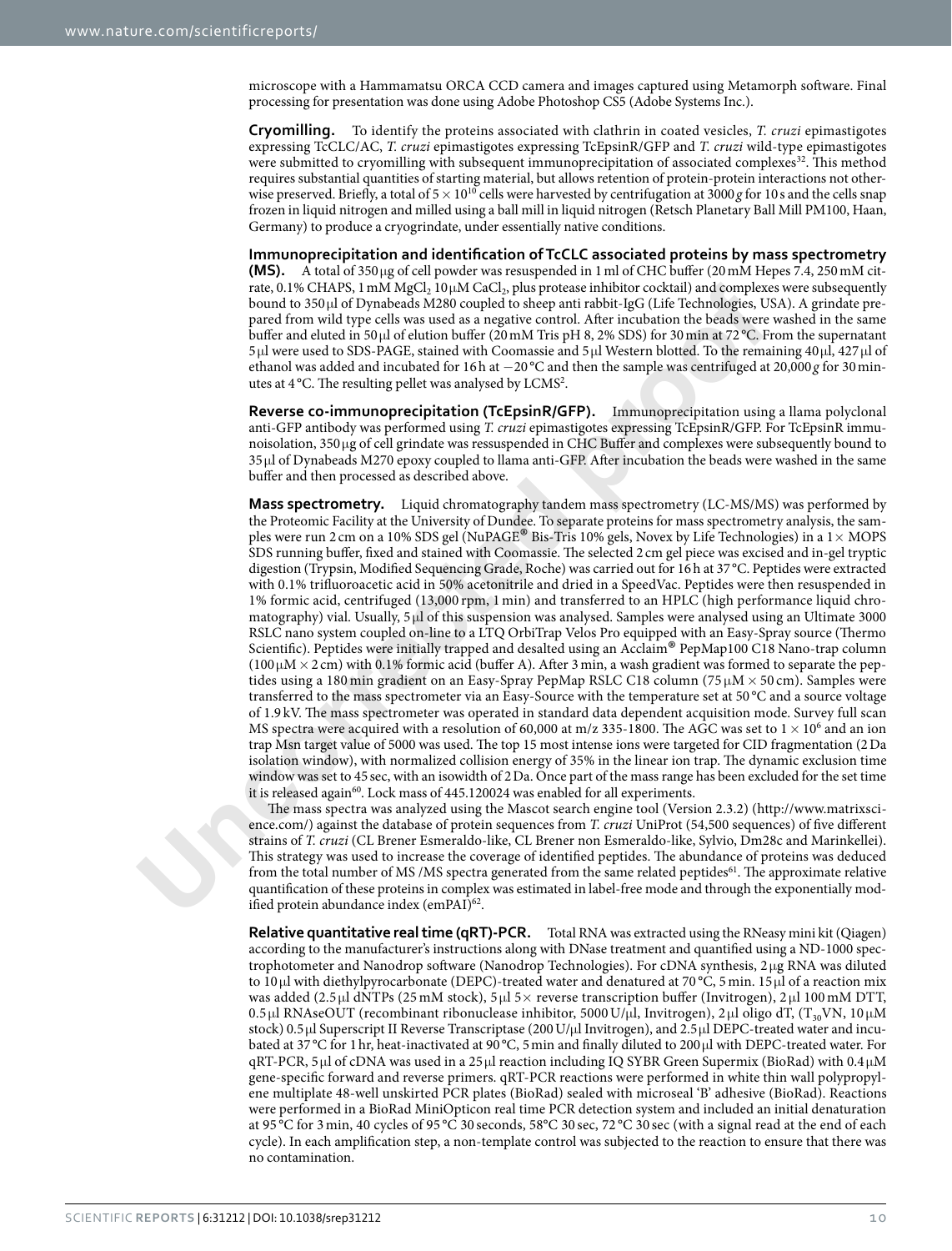**Comparative genomics.** The predicted sequences of TcCLC and TcEpsinR-associated proteins were obtained using the Tritryp database [\(http://tritrypdb.org/tritrypdb/\)](http://tritrypdb.org/tritrypdb/). AP180, CAP30, CAP37, CAP80, CAP141, GLP-1 and Tepsin were selected as query sequences in DELTA-BLAST interrogations. A broad range of 18 eukaryotic genomes was inspected: *Arabidopsis thaliana*, *Batrachochytrium dendrobatidis*, *Bigelowiella natans*, *Bodo saltans*, *Chlamydomonas reinhardtii*, *Cyanidioschyzon merolae*, *Dictyostelium discoideum*, *Drosophila melanogaster*, *Entamoeba histolytica*, *Homo sapiens*, *Leishmania major*, *Naegleria gruberi*, *Phytomonas serpens*, Saccharomyces cerevisiae, *Tetrahymena thermophilia*, *Toxoplasma gondii*, *T. brucei* and *T. cruzi*, spanning this domain diversity at NCBI [\(http://www.ncbi.nlm.nih.gov/BLAST/\)](http://www.ncbi.nlm.nih.gov/BLAST/). Te best returned candidate orthologs were recipriocal BLASTed against the protein database of *T. cruzi*. Proteins that retrieved the original query sequence were further considered, taking into account the presence of conserved domains using pfam and NCBI CDDB with default parameters. Lastly, both query and subject sequences were aligned with Clustal in order to access identity and to inspect for homology across the entire predicted sequence. Data are displayed as a Coulson plot using Coulson Plot Generator v1.4.7 $63-67$ .

### Q4

#### **References**

- <span id="page-10-0"></span>1. Bock, J. B., Matern, H. T., Peden, A. A. & Scheller, R. H. A genomic perspective on membrane compartment organization. *Nature*. **409,** 839–841 (2001).
- <span id="page-10-1"></span>2. Nakatsu, F., Hase, K. & Ohno, H. The role of the clathrin Adaptor AP-1: polarized sorting and beyond. *Membranes* (Basel). 4, 747–763 (2014).
- <span id="page-10-2"></span>3. Kirchhausen, T. Clathrin. *Annu* R*ev Biochem*. **69,** 699–727 (2000).
- <span id="page-10-3"></span>4. Doherty, G. J. & McMahon, H. T. Mechanisms of endocytosis. *Annu* R*ev Biochem*. **78,** 857–902 (2009).
- <span id="page-10-4"></span>5. Brodsky, F. M. Diversity of clathrin function: new tricks for an old protein. *Annu* R*ev Cell Dev Biol*. **28,** 309–336 (2012).
- <span id="page-10-6"></span><span id="page-10-5"></span>6. Robinson, M. S. Forty Years of Clathrin-coated Vesicles. *Tra*f*c*. **16,** 1210–1238 (2015).
- <span id="page-10-32"></span><span id="page-10-31"></span><span id="page-10-30"></span><span id="page-10-29"></span><span id="page-10-28"></span><span id="page-10-27"></span><span id="page-10-26"></span><span id="page-10-25"></span><span id="page-10-24"></span><span id="page-10-23"></span><span id="page-10-22"></span><span id="page-10-21"></span><span id="page-10-20"></span><span id="page-10-19"></span><span id="page-10-18"></span><span id="page-10-17"></span><span id="page-10-16"></span><span id="page-10-15"></span><span id="page-10-14"></span><span id="page-10-13"></span><span id="page-10-12"></span><span id="page-10-11"></span><span id="page-10-10"></span><span id="page-10-9"></span><span id="page-10-8"></span><span id="page-10-7"></span>7. Kaksonen, M., Toret, C. P. & Drubin, D. G. A modular design for the clathrin–and actin-mediated endocytosis machinery. *Cell*. **123,** 305–320 (2005).
- **References**<br> **References**<br> **References**<br> **References**<br> **References**<br> **References**<br> **References**<br> **References**<br> **References**<br> **References**<br> **References**<br> **We set that the set of the clubtin density and beyone and the set** 8. Schmid, E. M. & McMahon, H. T. Integrating molecular and network biology to decode endocytosis. *Nature*. **448,** 883–888 (2007). 9. Taylor, M. J., Perrais, D. & Merrifeld, C. J. A high precision survey of the molecular dynamics of mammalian clathrin-mediated endocytosis. *PLoS Biol*. **9,** e1000604 (2011).
	- 10. Praefcke, G. J. *et al.* Evolving nature of the AP2 alpha-appendage hub during clathrin-coated vesicle endocytosis. *EMBO J*. **22,** 4371–4383 (2004).
	- 11. Barrias, E. S., de Carvalho, T. M. & De Souza, W. *Trypanosoma cruzi*: Entry into Mammalian Host Cells and Parasitophorous Vacuole Formation. *Front Immunol*. **4,** 186 (2013).
	- 12. Mandal, S. Epidemiological Aspects of Chagas Disease–a Review. *J Anc Dis Prev* R*em*. **2,** 117–224 (2014).
	- 13. Manna, P. T., Gadelha, C., Puttick, A. E. & Field, M. C. E/ANTH domain proteins participate in AP2-independent clathrin-mediated endocytosis. *J Cell Sci*. **128,** 2130–2142 (2015).
	- 14. Morgan, G. W., Goulding, D. & Field M. C. Te single dynamin-like protein of *Trypanosoma brucei* regulates mitochondrial division and is not required for endocytosis. *J Biol Chem*. **279,** 10692–10701 (2004).
	- 15. Field, M. C. & Carrington, M. The trypanosome flagellar pocket. Nat Rev Microbiol. 7, 775-786 (2009).
	- 16. Field, M. C., Adung'a, V., Obado, S., Chait, B. T. & Rout, M. P. Proteomics on the rims; insights into the biology of the nuclear envelope and fagellar pocket of trypanosomes. *Parasitology*. **139,** 1158–1167 (2012).
	- 17. Berriman, M. *et al.* Te architecture of variant surface glycoprotein gene expression sites in *Trypanosoma brucei*. *Mol Biochem Parasitol*. **122,** 131–140 (2002).
	- 18. Gabernet-Castello, C., Dacks, J. B. & Field, M. F. Te single ENTH-domain protein of trypanosomes: endocytic functions and evolutionary relationship with epsin. *Traffic*. 10, 894-911 (2009).
	- 19. Adung'a, V. O., Gadelha, C. & Field, M. C. Proteomic analysis of clathrin interactions in trypanosomes reveals dynamic evolution of endocytosis. *Tra*f*c*. **14,** 440–457 (2013).
	- 20. Corrêa, J. R., Atella, G. C., Menna-barreto, R. S. & Soares, M. J. Clathrin in *Trypanosoma cruzi:* in silico gene identifcation, isolation, and localization of protein expression sites. *J Eu*k *Microbiol*. **54,** 297–302 (2007).
	- 21. Kalb, L. C. *et al.* Clathrin expression in *Trypanosoma cruzi*. *BMC Cell Biol*. **19,** 15–23 (2014).
	- 22. Vataru-Nakamura, C., Ueda-Nakamura, T. & De Souza, W. Visualization of the cytostome in *Trypanosoma cruzi* by high resolution feld emission scanning electron microscopy using secondary and backscattered electron imaging. *FEMS Microbiol Lett*. **242,** 227–230 (2005).
	- 23. Ramos, T. C., Freymüller-Haapalainen, E. & Schenkman, S. Tree-dimensional reconstruction of *Trypanosoma cruzi* epimastigotes and organelle distribution along the cell division cycle. *Cytometry A*. **79,** 538–544 (2011).
	- 24. Alcantara, C. L., Vidal, J. C., De Souza, W. & Cunha-E-Silva, N. L. Te three-dimensional structure of the cytostome-cytopharynx complex of *Trypanosoma cruzi* epimastigotes. *J Cell Sci*. **15,** 2227–2237 (2014).
	- 25. Ulrich, P. N. *et al.* Identifcation of contractile vacuole proteins in *Trypanosoma cruzi*. *PLoS One*. **18,** e18013 (2011).
	- 26. O'Halloran, T. J. & Anderson, R. G. Clathrin heavy chain is required for pinocytosis, the presence of large vacuoles, and development in Dictyostelium. *J Cell Biol*. **118,** 1371–1377 (1992).
	- 27. Stavrou, I. & O'Halloran, T. J. The Monomeric Clathrin Assembly Protein, AP180, Regulates Contractile Vacuole Size in *Dictyostelium discoideum*. *MolBiol Cell*. **17,** 5381–5389 (2006).
	- 28. De Souza, W., Sant'anna, C. & Cunha-e-Silva, N. L. Electron microscopy and cytochemistry analysis of the endocytic pathway of pathogenic protozoa. *Progress Histochem Cytochem*. **44,** 67–124 (2009).
	- 29. Porto-Carreiro, I., Attias, M., Miranda, K., De Souza, W. & Cunha-e-Silva, N. *Trypanosoma cruzi* epimastigotes endocytic pathway: cargo enters the cytostome and passes through an early endosomal network before storage in reservosomes. *Eur J Cell Biol*. **79,** 858–869 (2000).
	- 30. Corrêa, A. F., Andrade, L. R. & Soares, M. J. Elemental composition of acidocalcisomes of *Trypanosoma cruzi* bloodstream trypomastigote forms. *Parasitol* R*es*. **88,** 875–880 (2002).
	- 31. Soares, M. J. The reservosome of *Trypanosoma cruzi* epimastigotes: an organelle of the endocytic pathway with a role on metacyclogenesis. *Mem Inst Oswaldo Cruz*. **1,** 139–141 (1999).
	- 32. Obado, S. et al. Interactome mapping to reveal deep evolutionary events: The trypanosome nuclear pore complex possesses distinct features overlaying a conserved structural core. PLoS Biology (in the press) (2016).
	- 33. Borner, G. H. *et al.* Multivariate proteomic profling identifes novel accessory proteins of coated vesicles. *J Cell Biol*. **197,** 141–160 (2012).
	- 34. Manna, P. T., Kelly, S. & Field, M. C. Adaptin evolution in kinetoplastids and emergence of the variant surface glycoprotein coat in African trypanosomatids. *Mol Phylogenet Evol*. **67,** 123–128 (2013).
	- 35. Smircich, P. *et al.* Ribosome profling reveals translation control as a key mechanism generating diferential gene expression in *Trypanosoma cruzi*. *BMC Genomics*. **16,** 443–457 (2015).
	- 36. Gadelha, C. *et al.* Architecture of a host-parasite interface: complex targeting mechanisms revealed through proteomics. *Mol Cell Proteomics*. **14,** 1911–1926 (2015).